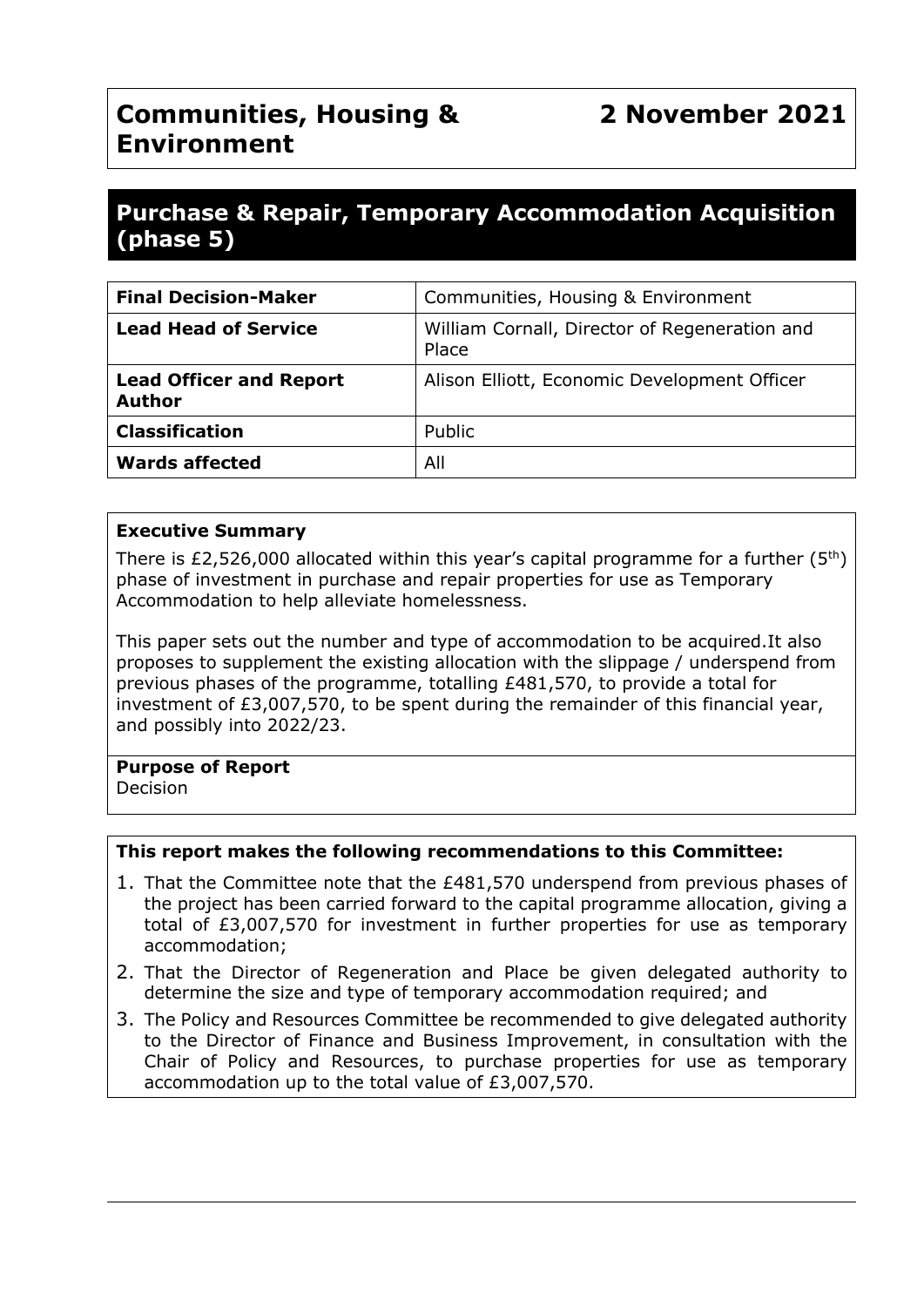| <b>Timetable</b>                                |                  |  |
|-------------------------------------------------|------------------|--|
| <b>Meeting</b>                                  | <b>Date</b>      |  |
| Communities, Housing & Environment<br>Committee | 2 November 2021  |  |
| <b>Policy &amp; Resources Committee</b>         | 24 November 2021 |  |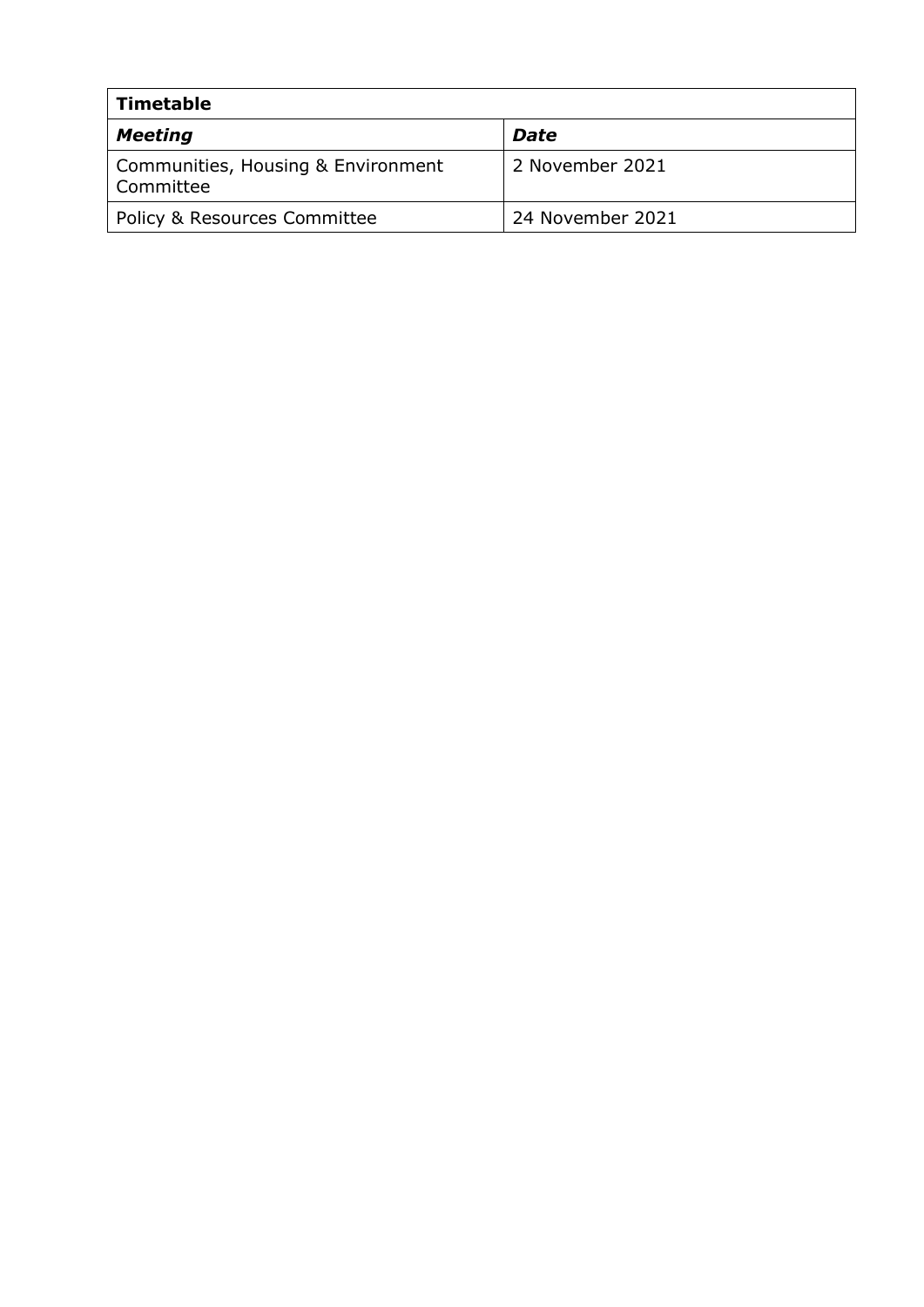# **Purchase & Repair, Temporary Accommodation Acquisition (phase 5)**

## **1. CROSS-CUTTING ISSUES AND IMPLICATIONS**

| <b>Issue</b>                                                                                                                                                                                                                                                                                    | <b>Implications</b>                                                                                                                                                                                                                                                                                                                                                                                                        | Sign-off                                               |
|-------------------------------------------------------------------------------------------------------------------------------------------------------------------------------------------------------------------------------------------------------------------------------------------------|----------------------------------------------------------------------------------------------------------------------------------------------------------------------------------------------------------------------------------------------------------------------------------------------------------------------------------------------------------------------------------------------------------------------------|--------------------------------------------------------|
| <b>Impact on</b><br><b>Corporate</b><br><b>Priorities</b>                                                                                                                                                                                                                                       | Accepting the recommendations will<br>materially improve the Council's ability to<br>achieve the corporate objectives around<br>Homes & Communities. We set out the<br>reasons other choices will be less effective in<br>section 3.                                                                                                                                                                                       | Head of<br>Regeneration<br>and Economic<br>Development |
| <b>Cross</b><br><b>Cutting</b><br><b>Objectives</b>                                                                                                                                                                                                                                             | By supporting those who are homeless and<br>vulnerable to have access to appropriate<br>accommodation, which is of a decent<br>standard the report addresses the issues of<br>deprivation and social mobility.                                                                                                                                                                                                             | Head of<br>Regeneration<br>and Economic<br>Development |
| <b>Risk</b><br><b>Management</b>                                                                                                                                                                                                                                                                | Already covered in the risk section.                                                                                                                                                                                                                                                                                                                                                                                       | Head of<br>Regeneration<br>and Economic<br>Development |
| <b>Financial</b>                                                                                                                                                                                                                                                                                | The proposals set out in the<br>recommendation are all within already<br>approved budgetary headings within the<br>capital programme and so there is no need<br>for new/additional funding for<br>implementation of this project. The financial<br>saving from investment in acquiring<br>properties, in terms of reduced spend on<br>nightly paid accommodation, means that<br>borrowing for this purpose is sustainable. | Section 151<br>Officer &<br>Finance Team               |
| The work towards completing any property<br><b>Staffing</b><br>purchases will be established using existing<br>staff resources within the Economic<br>Development & Regeneration Team and Mid-<br>Kent Legal.<br>An appointed external Surveyor and<br>Contractor will assist with the project. |                                                                                                                                                                                                                                                                                                                                                                                                                            | Head of<br>Regeneration<br>and Economic<br>Development |
| Legal                                                                                                                                                                                                                                                                                           | Accepting the recommendations will fulfil the<br>Council's duties under the Housing Act 1996<br>and the Homelessness Act 2002. Failure to<br>accept the recommendations without<br>agreeing suitable alternatives may place the<br>Council in breach of these acts. Acting on                                                                                                                                              | Team Leader,<br>Contracts and<br>Commissioning         |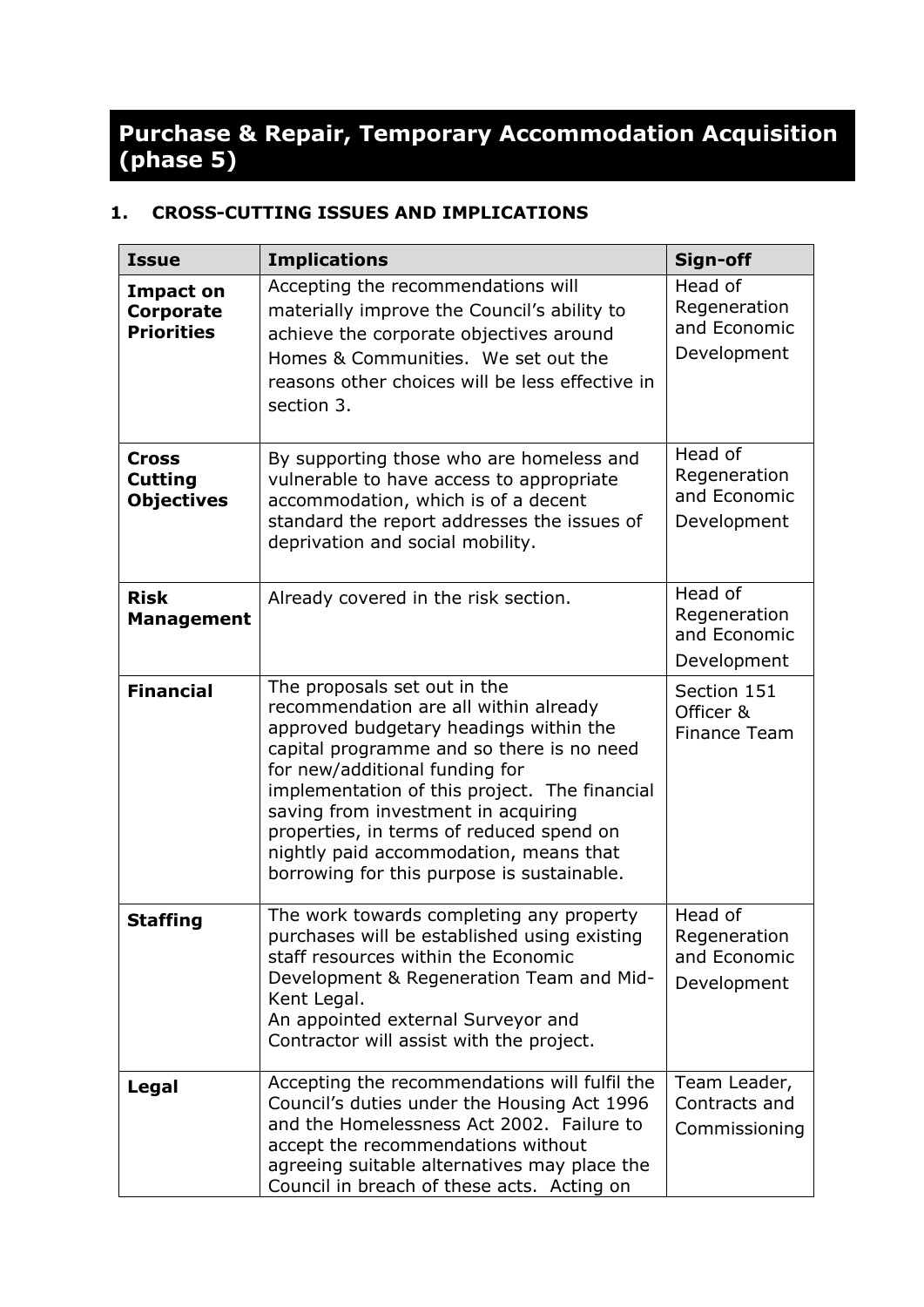|                                                     | the recommendations is within the Council's<br>powers as set out in the Constitution.                                                                                                                                                                                                                                                                                                                                                                                          |                                                                                    |
|-----------------------------------------------------|--------------------------------------------------------------------------------------------------------------------------------------------------------------------------------------------------------------------------------------------------------------------------------------------------------------------------------------------------------------------------------------------------------------------------------------------------------------------------------|------------------------------------------------------------------------------------|
| <b>Privacy and</b><br>Data<br><b>Protection</b>     | No implications identified.                                                                                                                                                                                                                                                                                                                                                                                                                                                    | Policy and<br>Information<br>Team                                                  |
| <b>Equalities</b>                                   | The recommendations do not propose a<br>change in service therefore will not require<br>an equalities impact assessment. Impact<br>assessments may be required for individual<br>projects.                                                                                                                                                                                                                                                                                     | Senior Policy<br>and<br>Communities<br>Officer                                     |
| <b>Public</b><br><b>Health</b>                      | We recognise that the recommendations will<br>have a positive impact on population health<br>or that of individuals.                                                                                                                                                                                                                                                                                                                                                           | <b>Public Health</b><br>Officer                                                    |
| <b>Crime and</b><br><b>Disorder</b>                 | The recommendation will have no impact on<br>Crime and Disorder. The Community<br>Protection Team have been consulted and<br>mitigation has been proposed                                                                                                                                                                                                                                                                                                                      | Head of<br>Regeneration<br>and Economic<br>Development                             |
| <b>Procurement</b>                                  | Officers have waivers in place for a<br>Contractor for works and Surveyor to<br>continue to work on this project                                                                                                                                                                                                                                                                                                                                                               | Head of<br>Regeneration<br>and Economic<br>Development<br>& Section 151<br>Officer |
| <b>Biodiversity</b><br>and Climate<br><b>Change</b> | The implications of this report on biodiversity<br>and climate change have been considered.<br>Additional properties as part of MBC's<br>portfolio will increase the energy<br>consumption and therefore CO2e produced<br>by the additional properties purchased. The<br>additional properties will be added to the<br>decarbonisation plans currently being<br>formulated to ensure they, along with all<br>MBC assets, are in line with our Net Zero<br>commitments by 2030. | <b>Biodiversity</b><br>and Climate<br>Change Officer                               |

## **2. INTRODUCTION AND BACKGROUND**

2. The Temporary Accommodation Strategy, introduced in December 2016 and reviewed in December 2017, recommended that the council purchase properties on the open market to use as Temporary Accommodation. The Purchase & Repair Programme was established to implement the Strategy.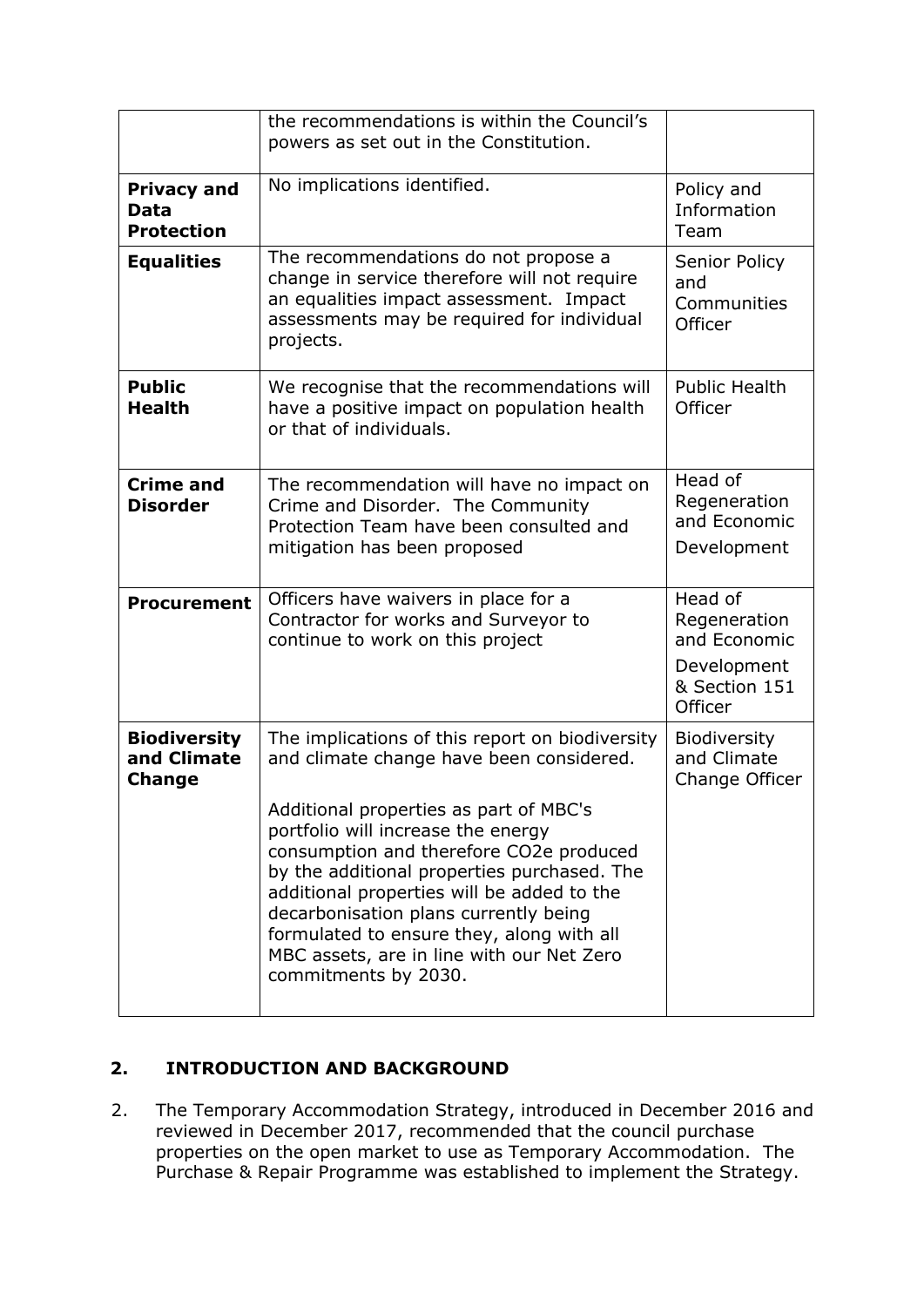2.1 The success achieved in providing Council owned temporary accommodation has been reported previously to the Committee since starting the programme in 2017. The success of phases 1, 2, 3 and 4 has increased the Council's portfolio by 46 units. These properties are used to provide temporary accommodation for homeless households and rough sleepers.

| <b>No of Properties</b> | No. of Beds | %   |
|-------------------------|-------------|-----|
|                         |             |     |
| 22                      |             | 48  |
| 18                      |             | 39  |
|                         |             |     |
|                         | 4 bed - HMO |     |
| Total 46                |             | 100 |

2.2 Properties purchased so far are:

2.3 The Purchase & Repair programme provides a more cost-effective solution for the Council than nightly paid accommodation. The average cost of nightly paid accommodation is:

| No. of beds | Cost per night<br>(£) |
|-------------|-----------------------|
|             | 35                    |
| フ           | $40 - 45$             |
| つ           | $45+$                 |
|             | $50+$                 |

- 2.4 If the Council is unable to source accommodation on the nightly paid market it is forced to use hotels, costing around  $£55-E120$  a night depending on the family size. The number in need of housing has increased due to the removal of COVID-19 restrictions on evictions, the widening of those owed a duty to be housed brought about by the Domestic Abuse Act, and an increase in the number of care leavers formerly accommodated by Kent County Council.
- 2.5 Purchasing and maintaining the asset is more favourable to the Council to be able to sustain control over the stock, with the net rents chargeable largely covering the cost of financing the portfolio. It also provides better accommodation for applicants, as our temporary accommodation is of good quality, self-contained and located within our Borough boundary.
- 2.6 This report makes recommendations to source further properties for temporary accommodation to meet the additional demand, using the approved budget of £2,526,000 for 21/22 and surplus of £481,570 carried forward from previously approved capital budget. This provides a total budget for phase 5 of the Purchase & Repair Programme of £3,007,570.
- 2.7 Data suggests that accommodation ranging from 1 to 4-bedroom properties would best suit the Council's needs. It is therefore proposed that the budget of £3,007,570 is used to purchase approximately 10 more properties with a similar unit mix to that set out at 2.1.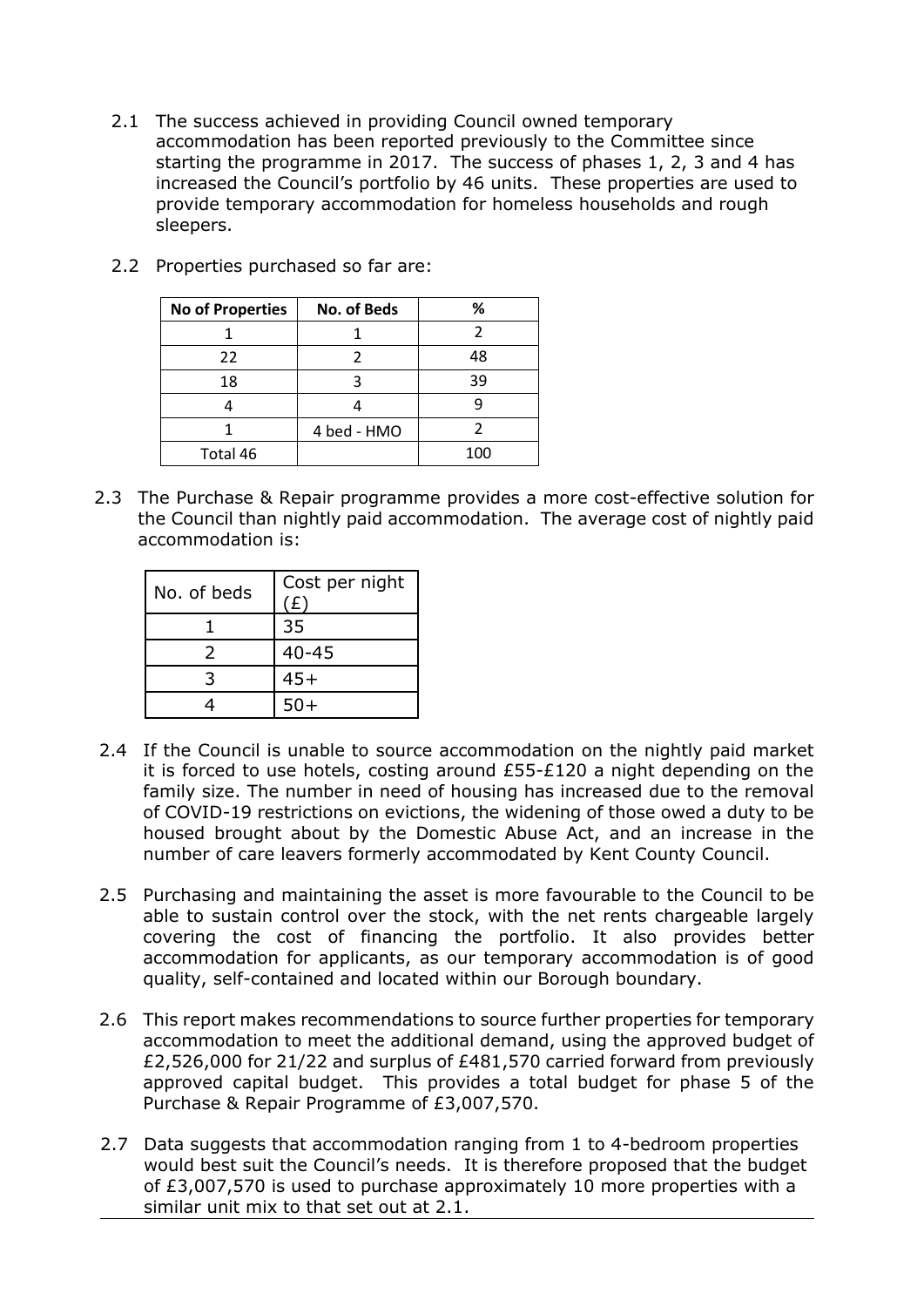## **3. AVAILABLE OPTIONS**

- 3.1 Option 1: Continue with the Purchase & Repair Program into phase 5, to increase the Council's portfolio of Temporary Accommodation properties with additional  $1 - 4$ -bedroom units within the agreed budget of £3,007,570.
- 3.2 Option 2: Do nothing. Officers do not purchase any further properties, with an increased financial risk to the Council in providing nightly paid accommodation.

## **4. PREFERRED OPTION AND REASONS FOR RECOMMENDATIONS**

4.1 Option 1, as stated in paragraph 3.1 above, is recommended. This will ensure that further properties are sourced increasing the Council's portfolio of Temporary Accommodation in the most cost-effective manner.

#### **5. RISK**

- 5.1 The risks associated with this proposal, including the risks if the Council does not act as recommended, have been considered in line with the Council's Risk Management Framework. We are satisfied that the risks associated are within the Council's risk appetite and will be managed as per the Policy.
- 5.2 If ultimately the need for the properties were to diminish in time for their intended use, they could be converted to PRS housing within Maidstone Property Holdings Limited or sold.

## **6. CONSULTATION RESULTS AND PREVIOUS COMMITTEE FEEDBACK**

6.1 To date the project has been very successful and well received by Members.

## **7. NEXT STEPS: COMMUNICATION AND IMPLEMENTATION OF THE DECISION**

7.1 If the Communities, Housing and Environment Committee approve this report, a further report will be taken to Policy & Resources Committee to authorise the acquisition of additional properties for Temporary Accommodation.